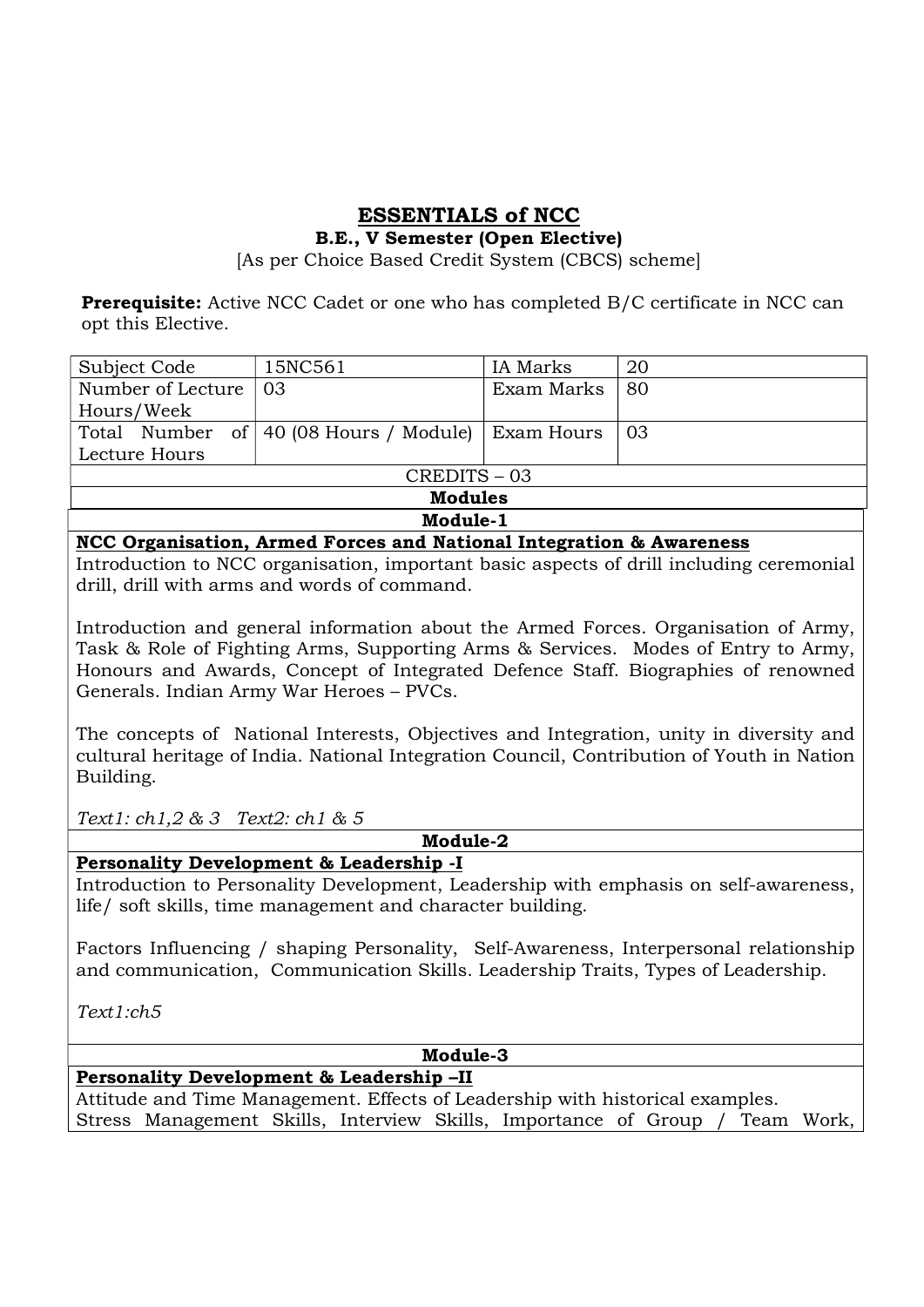Influencing Skills, Body Language, Social Skills, Values / Code of Ethics.

Introduction to various Adventure activities such as Para Sailing, Slithering, Rock Climbing, Cycling/ trekking.

Text1:ch5 & 9

# Module-4

Environment Awareness & Conservation, Social Awareness & Community development and Disaster Management

Basic understanding of environment conservation and waste management. Understanding of social service and its needs, knowledge about the weaker sections of our society and their requirements, about NGOs and contribution of youth towards social welfare.

Drug Abuse & Trafficking, Civic Responsibilities. Role of youth in Counter Terrorism, Corruption and Social Evils .

RTI & RTE, Provisions of Protection of Children from Sexual Harassment Act 2012

Civil Defence Organisation and its duties, Assistance during Natural/Other Calamities Health & Hygiene: Health, hygiene, sanitation, diseases and an elementary knowledge of First-Aid and Nursing. Physical & Mental Health. Introduction to Yoga & Exercises.

Text1: ch6,7,8 &10

Module-5

# Weapons, Map Reading, Field Craft & Battle Craft and Latest trends in the field of communications

Understanding of maps and map reading instruments.

Basics of Field Craft and Battle Craft.

Introduction to trends in the field of communications in Indian army.

Introduction to characteristics and capabilities of Infantry weapons, Infantry Company Support Weapons and Infantry Battalion support weapons.

Text1:ch4 Text2:ch2,3, 4 &6

# Course Outcomes:

- Students will develop qualities like Character, Comradeship, Discipline, Leadership, Secular Outlook, Spirit of Adventure, ethics and Ideals of Selfless Service.
- Students will get motivated and trained to provide Leadership in all Walks of life and be Always Available for the Service of the Nation.
- Students will be aware on the issues related to conservation of Environment, Social & Community development and Disaster Management and equipped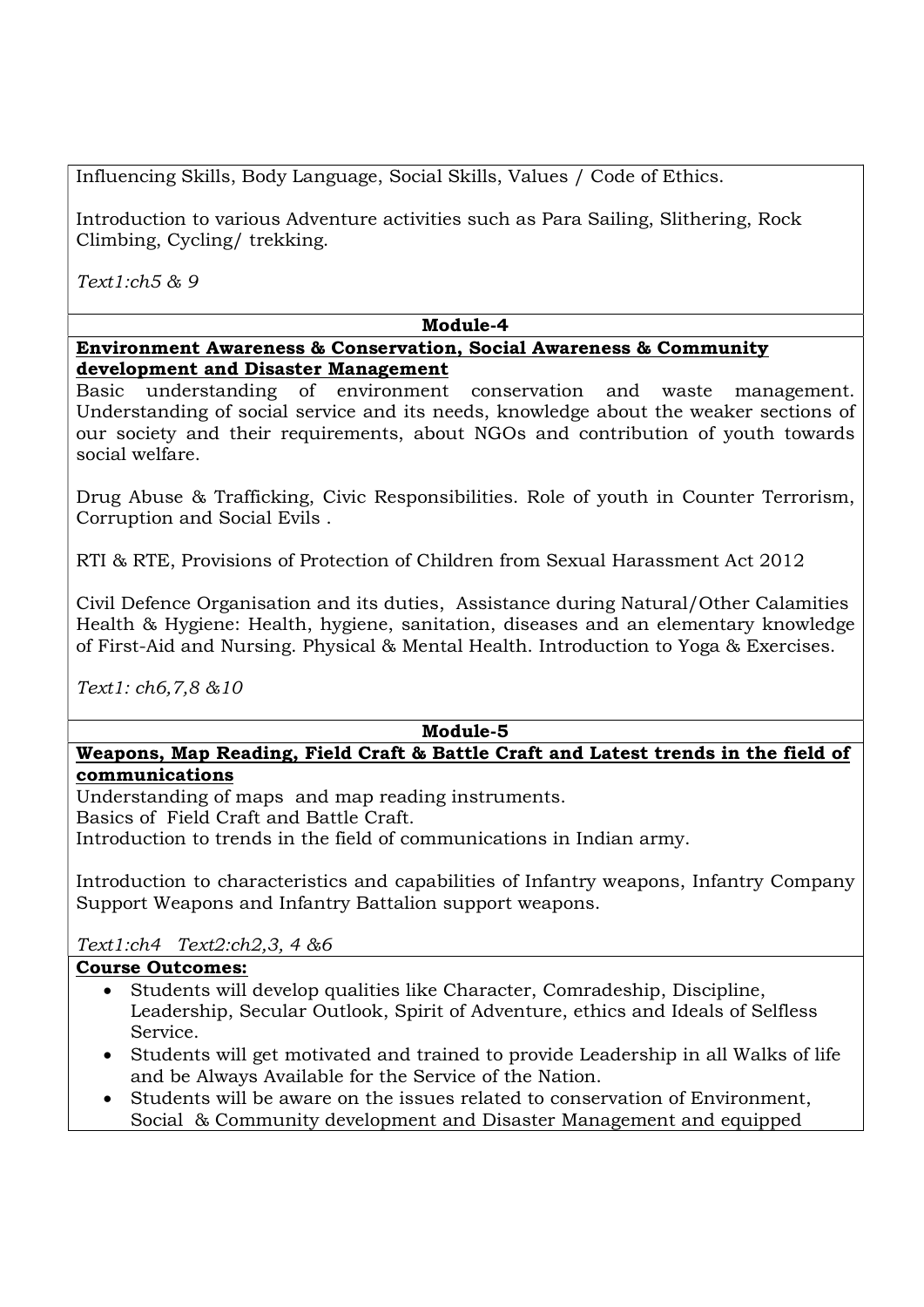themselves to provide solutions.

 Students will get an insight into the defence forces and get motivated to join the defence forces

## Delivery Method:

- 1. Blackboard / Multimedia Assisted Teaching
- 2. Class room Discussions, Brainstorm Sessions
- 3. Inductive Teaching: Case-based instruction
- 4. Activity: Organising/Participation in Social Service Programs

## Text Books:

- 1. NCC Cadets Handbook Common, Directorate General of NCC, New Delhi.
- 2. NCC Cadets Handbook Special, Directorate General of NCC, New Delhi.

## Reference Books:

- 1. Chandra B. Khanduri, "Field Marshal KM Cariappa: a biographical sketch", Dev
- Publications, 2000
- 2. Gautam Sharma, "Valour and Sacrifice: Famous Regiments of the Indian Army",
- Allied Publishers, 1990
- 3. Warren G. Bennis, "On Becoming a Leader", Perseus Books, 1989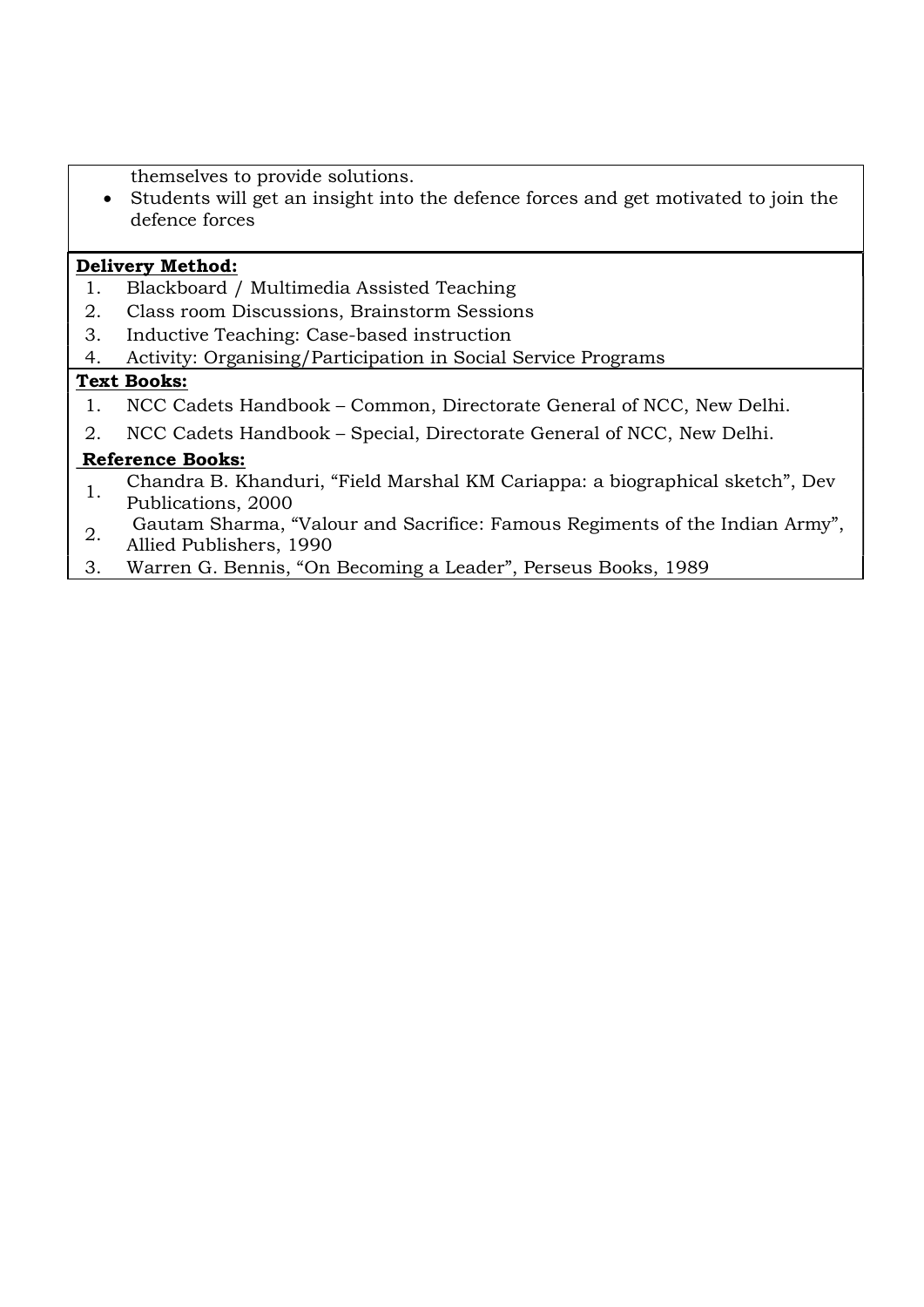# LASER PHYSICS AND NON-LINEAR OPTICS

B.E., V Semester (Open Elective)

[As per Credit Based Choice System]

| Subject Code      | 15PHY561                                             | <b>IA</b> Marks |    |
|-------------------|------------------------------------------------------|-----------------|----|
| Number of Lecture |                                                      | Exam            |    |
| Hours/Week        | 03                                                   | Hours           | 03 |
|                   |                                                      | Exam            |    |
|                   | Total Number of Hours 40 (08 Hours per week)   Marks |                 | 80 |
|                   |                                                      |                 |    |

#### Course Objectives:

To enable the students to understand the mode of working of different types of Laser with relevant theoretical background and their applications in various fields.

## Module-1

Theory of Vibrations and Resonance: Equation for simple harmonic motion, Differential equation for SHM, Free vibrations, natural frequency of vibration, Damped vibration, Analytical treatment of Damped vibration, Cases of Over damping, critical damping & Under damping, Forced Vibrations, Analytical treatment of forced vibrations, condition for resonance, effects of resonance with examples (Tacoma bridge collapse), sharpness of resonance, Applications of resonance: Acoustic cavity resonance, Laser cavity resonance.

## L1, L2, L3, L4

#### Module-2

**Types of Lasers:** Review of basic principles, Types of Laser: Nd-YAG Laser, Liquid Laser, Dye Laser (Rhodamine 6-G), Chemical Laser (HF Laser), Excimer Laser, Qualitative discussion of Free electron Laser and X-ray Laser, Laser amplifiers.

#### Module-3

### Applications of Lasers:

Defense applications: Laser range finder and Laser guided antitank missile, Industrial applications: Data storage and Laser printing, Research and development applications: Lithography, Laser cooling, Laser fusion and isotope separation. Biomedical applications: Eye surgery, Endoscopy and Dentistry.

### L1, L2

L1, L2

Module-4 **Optical Communication:** Review of basic principles of Optical fibers, fiber materials, fiber fabrication, Vapor-deposition methods, Fiber optic cables, optical fiber connections, joints and couplers, attenuation and dispersion in optical fibers, Industrial, medical and technological applications of optical fiber, Fiber optic sensors -Intensity modulated, phase modulated and polarization modulated sensors.

Module-5

L1, L2, L3

Nonlinear Optics: Relevance of Nonlinear optics in Laser technology,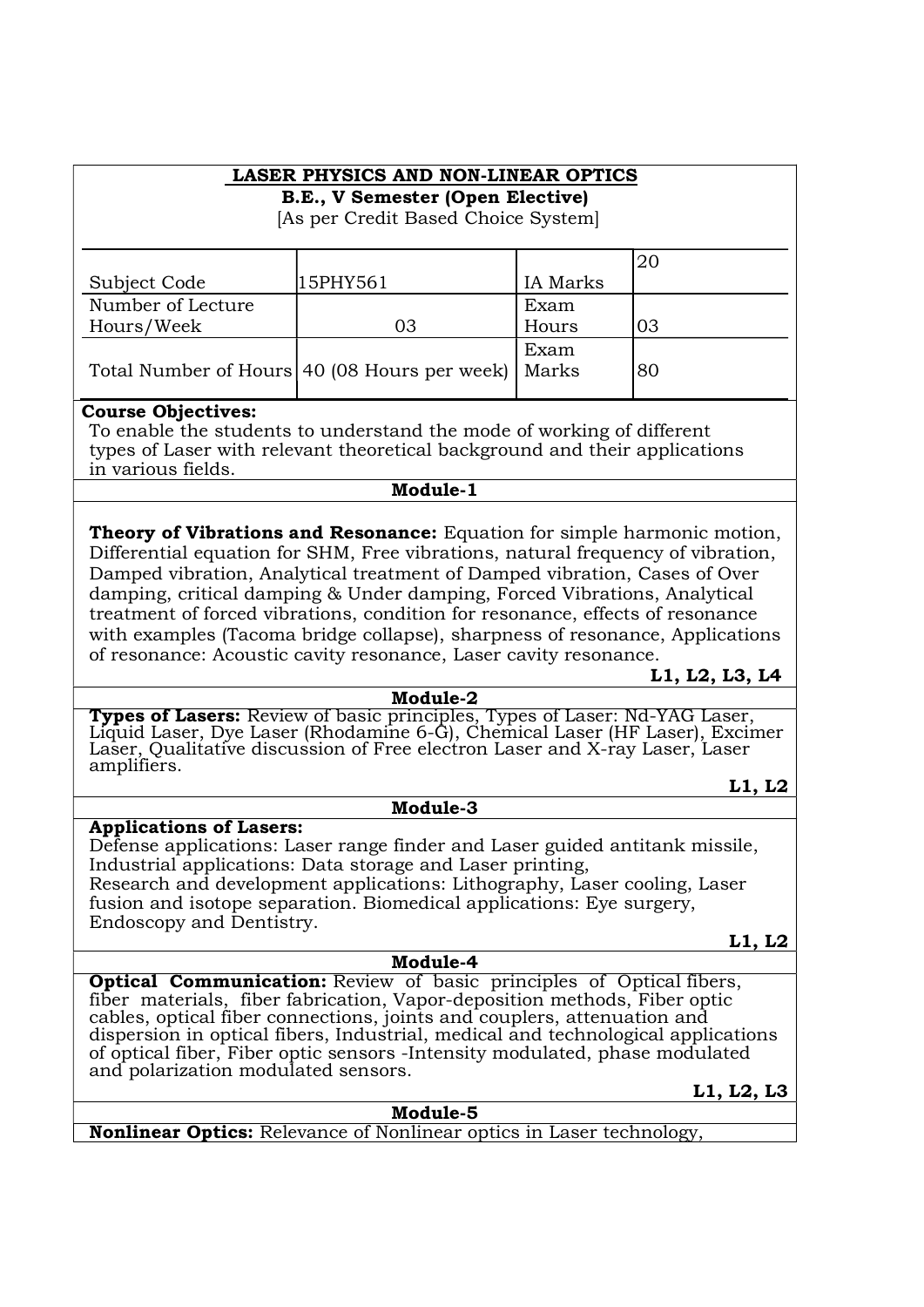descriptions of nonlinear optical processes, formal definition of the nonlinear susceptibility, nonlinear susceptibility of a classical an harmonic oscillator, properties of the nonlinear susceptibility, time-domain description of optical nonlinearities, Derivation of Kramers–Kronig relations in linear and nonlinear optics. The wave equation for nonlinear optical media, coupledwave equations for sum-frequency generation, phase matching, quasi-phasematching, the Manley–Rowe relations, sum-frequency generation, secondharmonic generation, difference-frequency generation and parametric amplification¸ optical parametric oscillators.

## L1, L2, L3

### Course Outcomes:

- 1. Able to distinguish and analyze different types of vibrations.
- 2. Able to understand fabrication and working of different types of Lasers.
- 3. Learn the applications of Lasers in various fields.
- 4. Acquire the knowledge of optical fibers and appreciate its applications in sensor designing.
- 5. Understand the basics of nonlinear phenomena from the fundamental perspective of quantum mechanics.

## Text Books/ Reference Books:

- 1. Engineering Physics, R. K. Gaur and S. L. Gupta, Dhanpath Rai and Sons.
- 2. Lasers: Theory and Applications, K. Thyagarajan and A.K. Ghatak, Springer (1981).
- 3. Laser and Fundamentals, W. T. Silfvast, Cambridge University Press (2004).
- 4. Introduction to optical fiber, A.K.Ghatak, Cambridge University Press.
- 5. Lasers and Nonlinear optics, B. B. Laud, John Wiley & Sons Inc. (1985).
- 6. Nonlinear optics by Robert W. Boyd (3rd edition).
- 7. Essentials of Nonlinear optics by Y.G.S. Murthy and C. Vijayan.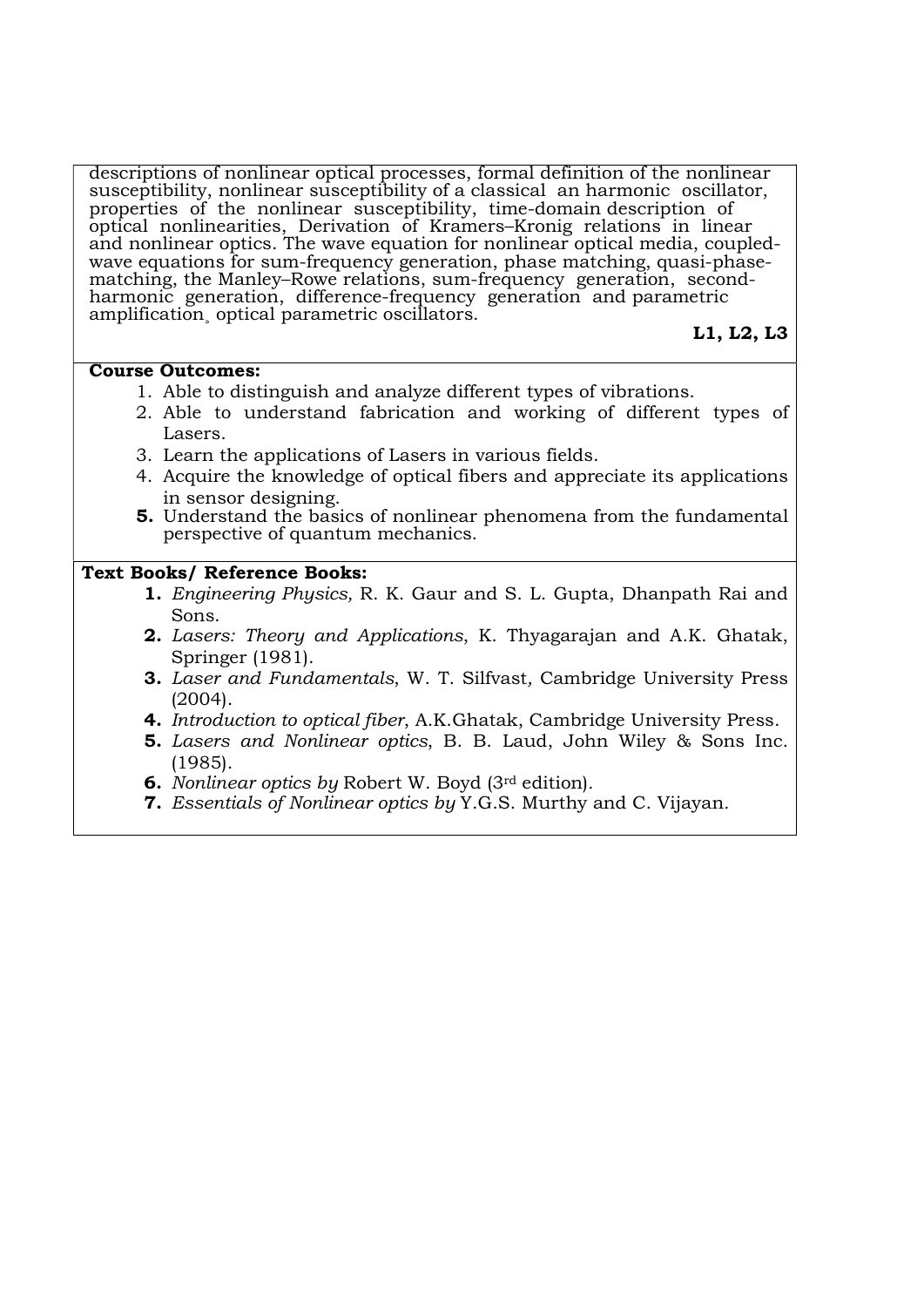# ADVANCED PHYSICS FOR ENGINEERS

B.E., VI Semester (Open Elective)

[As per Choice Based Credit System (CBCS) scheme]

| Subject Code                 | 15PHY661                                                   | IA Marks        | 20 |
|------------------------------|------------------------------------------------------------|-----------------|----|
| Number of Lecture $\vert$ 03 |                                                            | Exam Marks   80 |    |
| Hours/Week                   |                                                            |                 |    |
|                              | Total Number of   40 (08 Hours / Module)   Exam Hours   03 |                 |    |
| Lecture Hours                |                                                            |                 |    |
| CREDITS-03                   |                                                            |                 |    |

### Course Objectives:

To enable the students to gain the knowledge of Quantum mechanics, Raman spectroscopy and its theoretical background with applications, Quantum computation, Nuclear and environmental hazards with their implications and Special theory of relativity and its relevance in latest applications.

#### Module-1

Raman Spectroscopy: Scattering of light, Coherent and incoherent scattering with examples. Raman effect, Stoke's and antistoke's lines, Characteristics of Raman spectra,

Experimental study of Raman effect, Classical and Quantum theory of Raman effect.

Different energy levels in molecules, Rotational energy levels, Derivation of the expression for rotational energy of a diatomic molecule, Mention of the expression for vibrational

energy, Selection rules, Rotational and Vibrational Raman spectra (qualitative), Resonance Raman effect, Comparison between Raman effect and Resonance Raman effect.

Applications of Raman spectroscopy (qualitative), Detailed discussion of role of Raman spectroscopy in Forensic science, Environmental studies and Industrial applications, Problems.

## L1, L2, L3

#### Module-2

Quantum Mechanics: Operator formalism of Schrodinger equation (time dependent Schrodinger equation- Hamiltonian), Expectation values, Applications of Schrodinger's equation: Step potential - Determination of reflection and transmission coefficients when the energy of incident particles is (i) greater than the height of step potential  $(E > Vo)$  (ii) less than the height of step potential  $(E \le V_0)$ . Rectangular potential barrier, Barrier penetration and quantum mechanical tunneling, Tunneling probability (T), Applications of tunneling: Scanning Tunneling microscope (STM), Alpha decay, Tunnel diode. Harmonic oscillator – Energy and wave functions of harmonic oscillator (qualitative).

L1, L2, L3

Module-3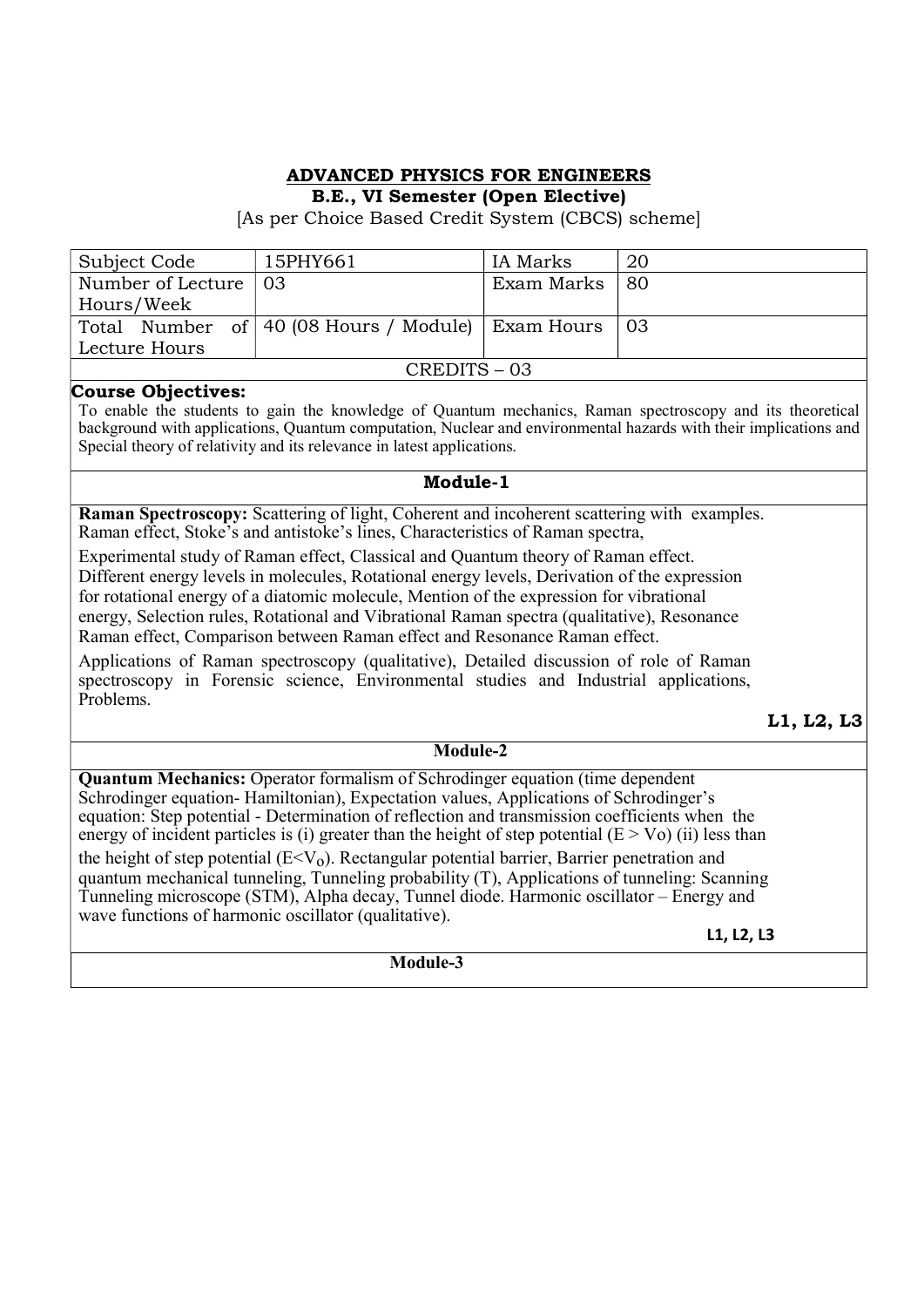Quantum Computing: Beginnings of quantum computation, Classical information and quantum information, Moore's law, Maxwell's demon and Szilard's simplified model, Landauer's principle, Idea of reversibility, Superposition in quantum computation with examples (Qualitative), Concept of Qubit, Properties of Qubit-vector representations in qubit states, Superposed spin states of electron, Quantum amplitudes, rotations, Hadamord transformation, Toffoli gate, Examples of quantum computing through NMR system, Difference between classical and quantum computing.

L1, L2, L3

#### Module-4

Environmental Hazards: Regions of atmosphere based on vertical temperature profile, Tropospheric greenhouse gases- O3, NO, NO2, CO, CO2, CH4 and non CH4, atmospheric aerosol particles, role of trace gases and aerosols in atmospheric energy balance. Effect of anthropogenic activities on trace gases and aerosols, surface warming, climate change, stratospheric ozone, effect of CFC's on stratospheric ozone, ozone hole.

Nuclear Hazards: Radiation: Ionizing radiation and its effects, Mutation: Genetic load, mutation rates, Background radiation, Units of radiation: Roentgen and rad, Relative biological effectiveness (RBE), Roentgen equivalent man (REM), Man-made radiation: X-Rays, Nuclear radiation, Radiation sickness, Absorption of radiation by biological beings.

L1, L2

#### Module-5

Special Theory of Relativity: Frames of reference, Galilean transformations, Michelson and Morley experiment-significance of negative result of the experiment, Postulates of Einstein's theory of relativity, Lorentz transformation equation - space and time, Length contraction and time dilation, Velocity addition theorem.

Relativistic expression for variation of mass with velocity, mass with energy of a particle in terms of momentum. Equivalence of mass and energy, Relevance of special theory of relativity in GPS.

L1, L2, L3, L4

### Text Books/ Reference Books:

- 1. Concepts of Modern physics by Arthur Beiser, Tata McGraw-Hill Publishing Company Limited, New Delhi.
- 2. Fundamentals of Molecular Spectroscopy by Colin N. Banwell and Elaine M. McCash, Tata McGraw-Hill Publishing Company Limited, New Delhi.
- 3. Spectroscopy by H. Kaur, PragatiPrakashan, Meerut.
- 4. Quantum computation and quantum information by M.A. Nielsen and I.L. Chuang, Cambridge University Press.
- 5. Quantum computing A Gentle Introduction by Eleanor G. Rieffel, Wolfgang H. Polak, MIT press.
- 6. Chemistry and Physics of Air pollution and climate change by John. H. Seinfield.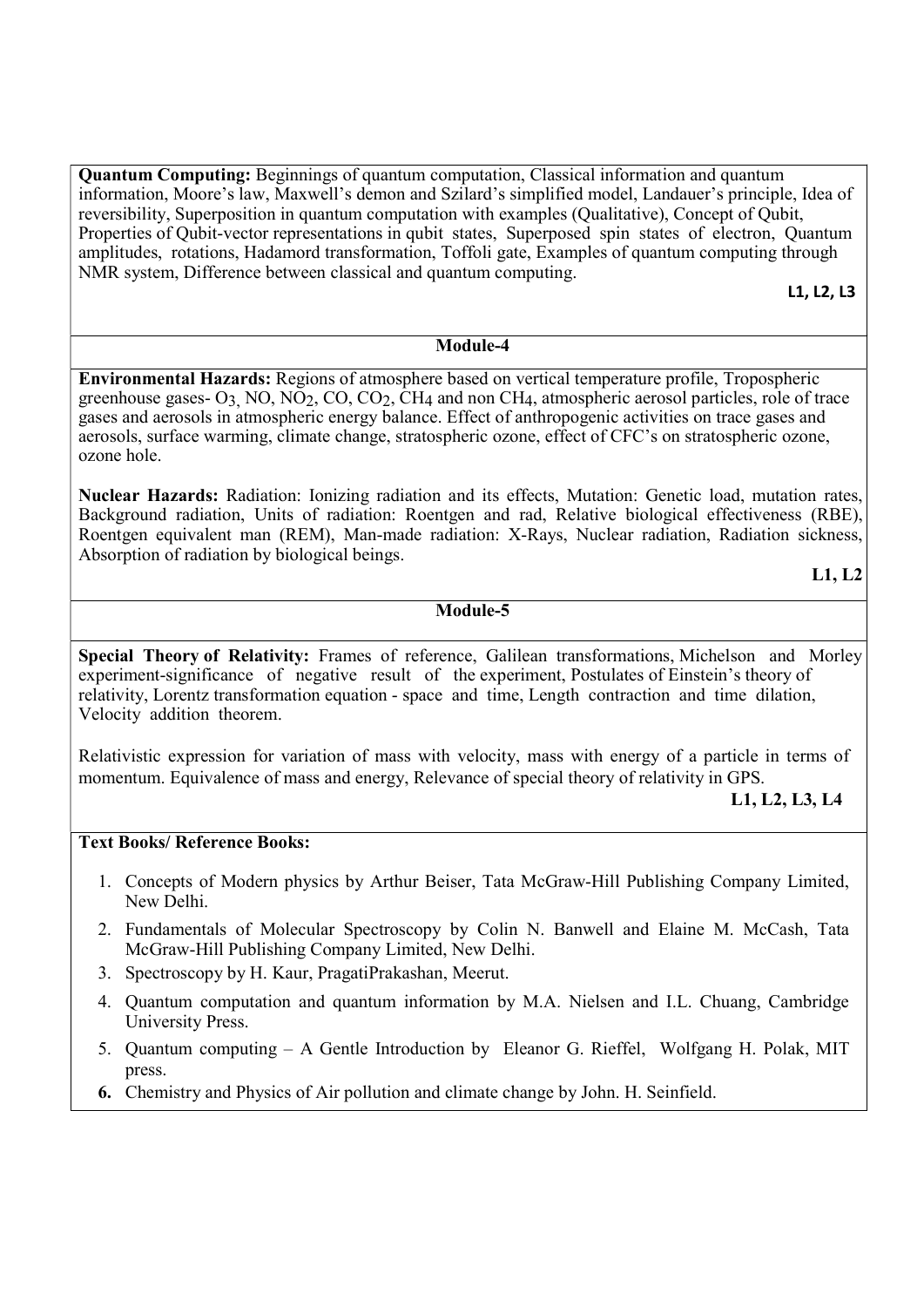## Course Outcomes:

- 1. Differentiate relativistic and non-relativistic motion and its relevance to terrestrial communication.
	- 2. Apply the concept of quantum mechanics to tunneling problems.
	- 3. Familiarize with the developments in modern computing.
	- 4. Understand the basic environmental and nuclear hazards.
	- 5. Apply the concept of Raman spectroscopy to various fields including engineering and medicine.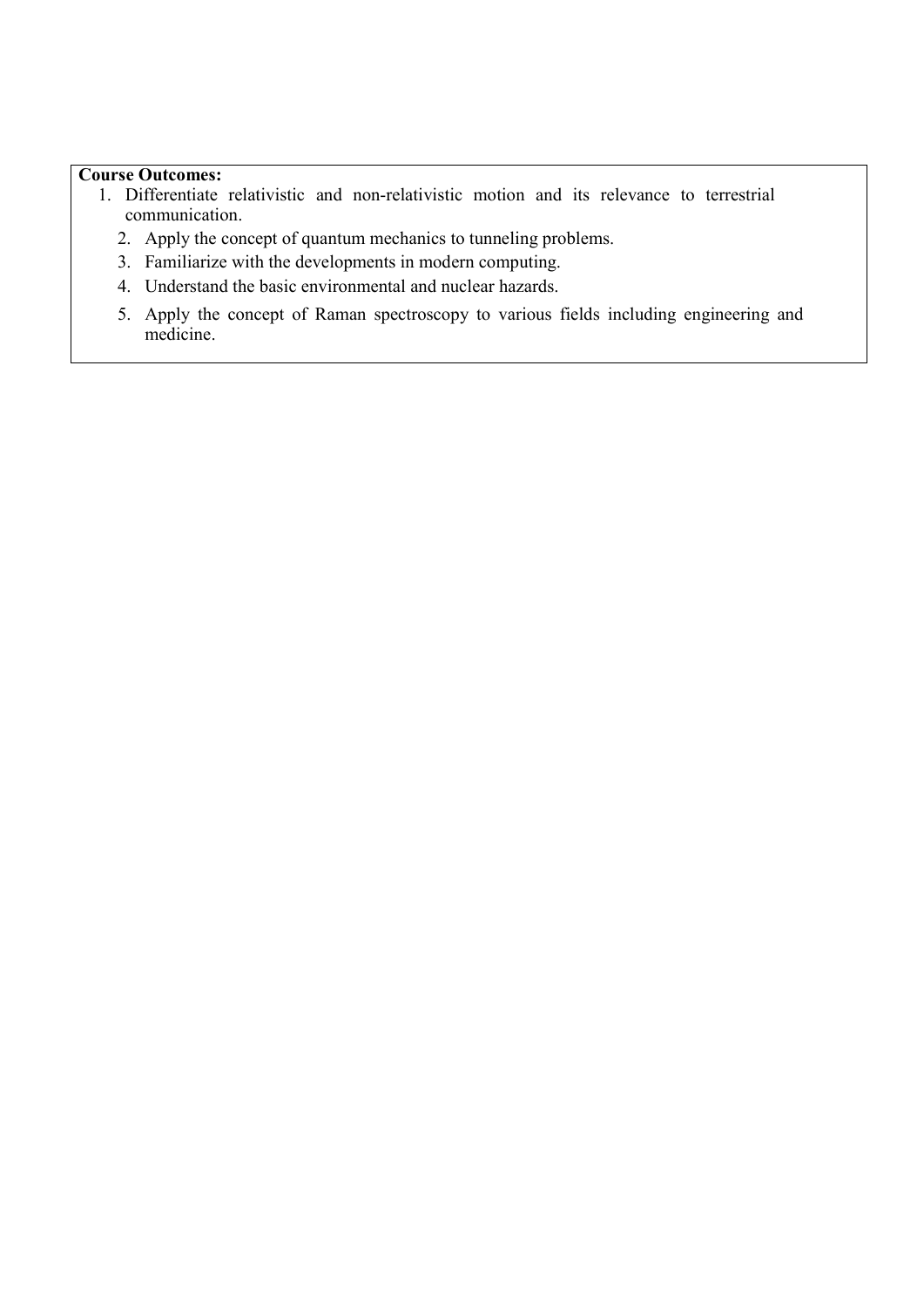## LINEAR ALGEBRA BE., VI SEMESTER (Open Elective)

[As per Credit Based Choice System (CBCS)]

| <b>Subject Code:</b>                  | 15MAT661       | <b>IIA Marks: 20</b> |
|---------------------------------------|----------------|----------------------|
| <b>Number of Lecture Hours/Week:</b>  | 03             | Exam Marks: 80       |
| <b>Total Number of Lecture Hours:</b> | 40             | l Exam Hours: 03     |
|                                       | $CREDITS - 03$ |                      |

## Course objectives:

This course will enable students to:

- Represent a system of linear equations in matrix form.
- Find the solution of the system of linear equations using elementary operations.
- Identify vector spaces, subspaces and their properties.
- Transform a vector space of one dimension to higher/another dimension.
- Decompose a given matrix using different techniques.

| <b>Modules</b>                                                                                                                                                                                                                   | <b>Teaching</b><br><b>Hours</b> | <b>Revised</b><br>Bloom's<br><b>Taxonomy</b><br>(RBT) Level |
|----------------------------------------------------------------------------------------------------------------------------------------------------------------------------------------------------------------------------------|---------------------------------|-------------------------------------------------------------|
| Module -1                                                                                                                                                                                                                        |                                 |                                                             |
| Linear Equations: System of linear equations, and its solution sets; elementary<br>row operations and echelon forms; matrix operations; invertible matrices, LU-<br>decompostion. (Text.2 Chap.1)                                | 08 Hours                        | L2, L3, L4                                                  |
| Module -2                                                                                                                                                                                                                        |                                 |                                                             |
| Vector Spaces: Vector spaces; subspaces; bases and dimension; coordinates;<br>summary of row-equivalence; computations concerning subspaces. (Text.1                                                                             |                                 | L2, L3, L4                                                  |
| Chap. 2)                                                                                                                                                                                                                         | 08 Hours                        |                                                             |
| Module -3                                                                                                                                                                                                                        |                                 |                                                             |
| Linear Transformations: Linear transformations; algebra of linear<br>transformations-rank and nullity; representation of transformations by<br>matrices; linear functionals; inverse of a linear transformation. (Text.2 Chap.3) | 08 Hours                        | L1, L2, L3                                                  |
| Module -4                                                                                                                                                                                                                        |                                 |                                                             |
| Inner Product Spaces: Inner products; inner product spaces; orthogonal sets<br>and projections; Gram-Schmidt process; QR-decomposition; (Ref.1 Chap. 8)                                                                          | 08 Hours                        | L2, L3, L4                                                  |
| Module -5                                                                                                                                                                                                                        |                                 |                                                             |
| Symmetric Matrices and Quadratic Forms: Diagonalization; quadratic forms;<br>constrained optimization; singular value decomposition. (Text.2 Chap.7)                                                                             | 08 Hours                        | L1, L2, L3,<br>L4                                           |